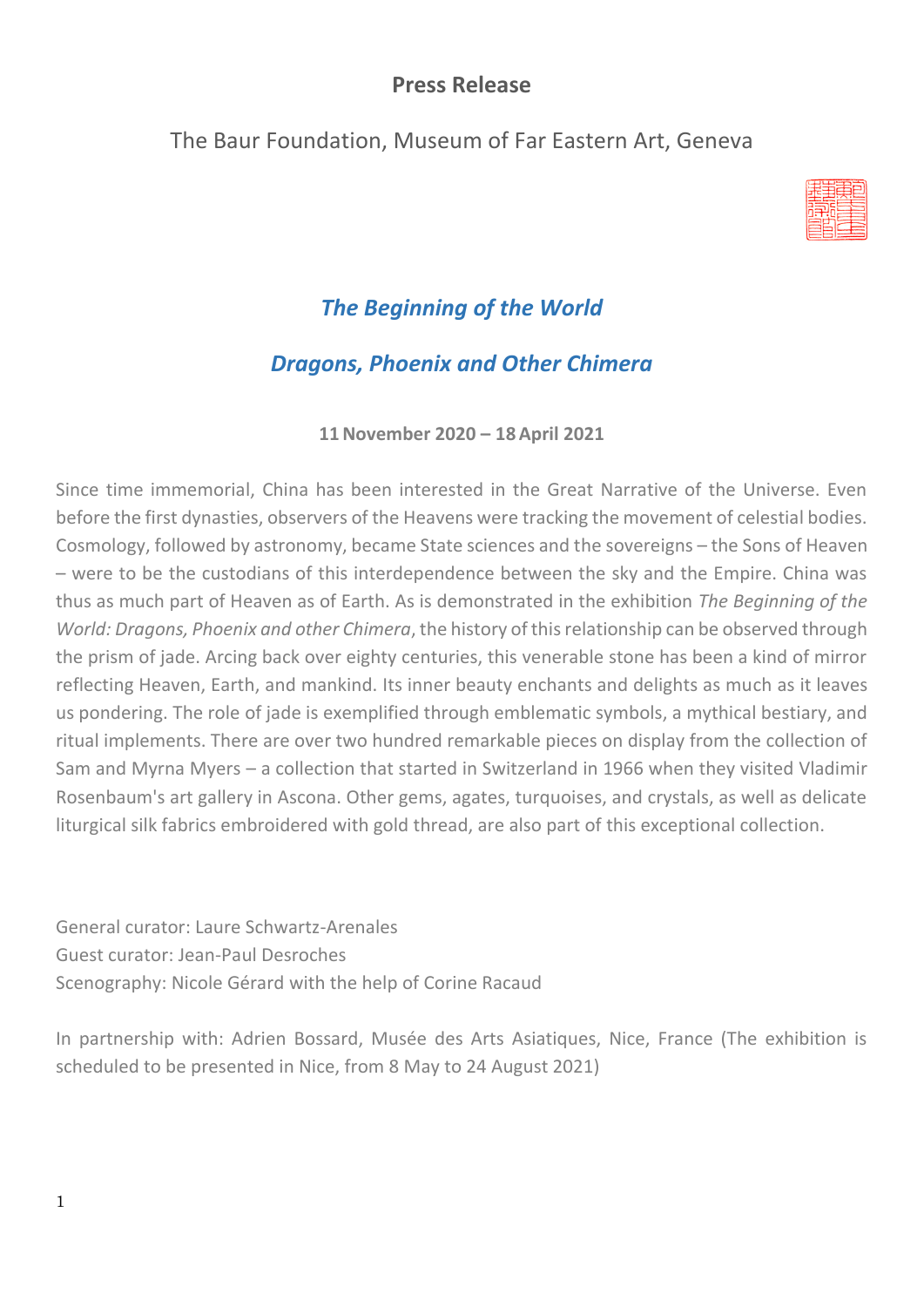#### **Sam and Myrna Myers at the Baur Foundation**

#### **A Return to the Source**

In a return to the cosmological foundations that shaped the history of the Celestial Empire, this exhibition of jewels from Sam and Myrna Myers's (fig. 1), magnificent collection of archaic Chinese jades reviews the life's work of two outstanding collectors. From time to time, there are places and objects through which, in their differences as well as in their affinities, the Baur and Myers collections echo and complement each other.

From 1920 until his death in 1951, Swiss entrepreneur Alfred Baur, a great lover of Far Eastern objects, steadily acquired over a hundred jade pieces of remarkable workmanship, which are on display in the museum's permanent exhibition (fig. 2). Carved between the  $18<sup>th</sup>$  and  $20<sup>th</sup>$  centuries, these precious gems represent the very last links in a thousand-year-old craft tradition whose sources are dazzlingly evident in Sam and Myrna's objects.

Sam and Myrna's career as collectors began in Ascona, in Switzerland. They had recently moved to Paris and, on a summer break in Ascona, in 1966, they ventured across the threshold of the elegant Casa Serodine, which since the end of the 1930s had been the gallery of Wladimir Rosenbaum (fig. 3a-b). The young Americans ceded happily to the benevolent encouragement of the kind old antique dealer and bought four Greek terracotta statuettes. It was not long before they focused their attention on Asian art and began travelling the world in a tireless search for the most beautiful pieces. But they regularly returned to Ascona.

In the early 1970s, although they had already amassed a large collection of porcelain, the Myers turned their attention to jade. Sam had discovered a boxful of jades in a Philadelphia antique shop and felt an immediate attraction for the objects. Their significance eluded him at the time but he intuitively understood their inner radiance and beauty. It was in Ascona that Sam and Myrna decided not only to purchase the package of precious jewels they had just received from the Philadelphia antique dealer, but also to set about unravelling the mysteries of its contents. Their instant enthusiasm for those gems was the origin of a collection that is now unique in the world.

Ascona, a beautiful town on the banks of Lake Maggiore, remains a permanent anchor for the Myers collection. You could hardly imagine a more suitable place than this former fishing village, still teeming with creativity and the free-spirited idealism that had made it famous. Many reformminded individuals, theosophers, artists, and scientists, had been drawn to the harmony of the place and spent time there together. Historian of religions Mircea Eliade went so far as to describe Ascona as a sort of "axis mundi", between heaven and earth. It is as if that intellectual fervor had always breathed life into Sam and Myrna's "cabinet of curiosities" and their Parisian gallery, where the foremost specialists in Asian arts were regularly invited to study their treasures. It followed naturally that these prestigious jades should find their way to Geneva, to a Foundation, which, thanks to Alfred and Eugénie Baur, is the only museum in Switzerland exclusively dedicated to oriental art.

#### *Jade, China's memory*

Because jade is almost indestructible, it is a permanent record. The best-preserved cultural vestiges unearthed in archaeological excavations are made from jade. The first cutting implements known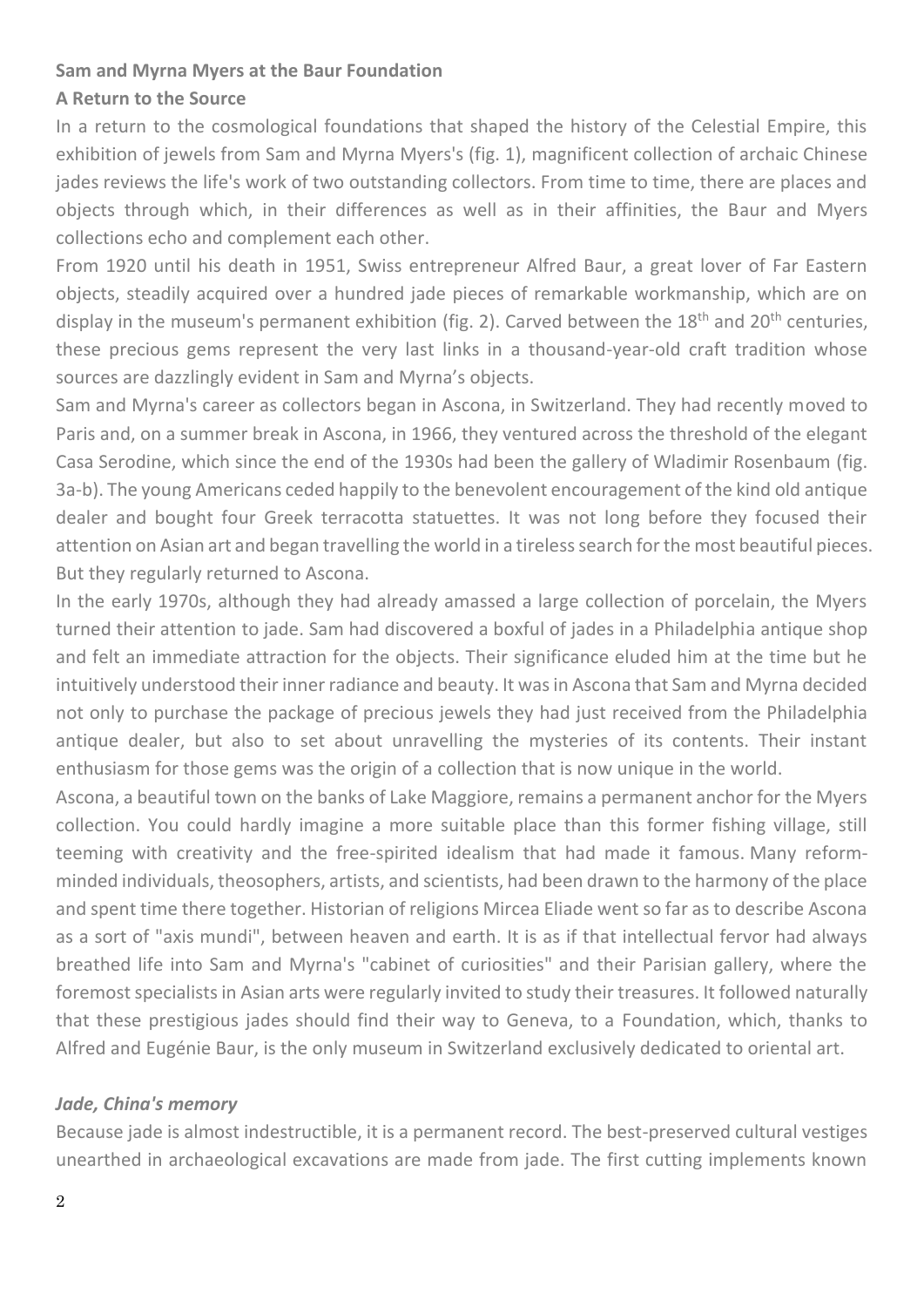were discovered at the Xiaogushan site at Haicheng (Liaoning). They are thought to be 12,000 years old. A great number of *jue* – jade slit rings used as earrings – were excavated in sites from pre-Hongshan cultures such as Xinglongwa culture (c. 6200-5200 BC) and Zhaobaogou culture (c. 5200- 4500 BC). Today it is thought that jade working goes back 8000 years.

Since the Neolithic period, China has maintained a profound connection with the cosmos. The world was based on the Sky-Earth binomial, and humans stood powerlessly by, watching their relentless exchanges. With the emergence of the first royal dynasties (17<sup>th</sup>-3<sup>rd</sup> century BC), shamans, sorcerers, soothsayers, philosophers, and sages strove to bring order to the world. Proceeding by analogy, they gave concrete form to their speculations with the help of an incredible bestiary. Eventually, under the imperial dynasties (from 221 BC to 1911 AD), the Sky-Earth-Human triad was established. Humans, although attentive observers at the heart of this universe, were henceforth destined for immortality. The exhibition is an invitation to time-travel across more than forty centuries, on this spiritual itinerary studded with rare objects, predominantly crafted in jade.

As they revealed and reflected the evolution of this metaphorical vision of the world, the visual appearance of jade objects went through profound changes, as we see in the first room of the exhibition: the carver became a sculptor in his own right and his creations three-dimensional. Although early representations verged on abstraction (fig. 4), as time went by, a language gradually emerged. At first, the designs were carved into the surface, then they penetrated the matter, shaping it from within, to bring out powerfully realistic images based on careful observation (fig. 5).

#### **The archaic jades of the Myers collection**

The archaic jades of the Myers collection shown in this exhibition can be traced to three distinct geographic areas: the valley of the Liao River, the central and lower valley of the Yangzi, and the central valley of the Huanghe (Yellow River), regions which have been the subject of numerous archaeological investigations and have contributed to enriching our understanding of the ancient world. In the *Shu Jing*, the "Book of Documents," written during the Eastern Zhou dynasty (770-256 BC), these three regions are defined by three types of jade which are designated as *Yiyu, Yueyu and Dayu*.

*Yiyu* **jades** 夷玉 are associated with the Dongyi, herders who lived in Liaoning and Inner Mongolia. That was the site of the Hongshan culture and its predecessors. Later, some of their descendants settled in the south and the east, where they founded the Shang dynasty (1600-1046 BC). There they drew upon the Hongshan culture, as can be seen in representations of animals, birds, cicadas and even the *zhulong*. (fig. 4). These images, which evoke the idea of metamorphosis — an egg, a chrysalis, an embryo —, are symbols of regeneration and the vital force or *qi*. Through the intercession of these animals, which accompanied the body, the deceased would be able to pass into the afterlife. At that time, shamans, sorcerers, and soothsayers reigned over the spirits, as is attested by the three seated jade figures with their astonishing headdresses. Two are from the Hongshan culture, while the third is from the Western Zhou dynasty (fig. 6).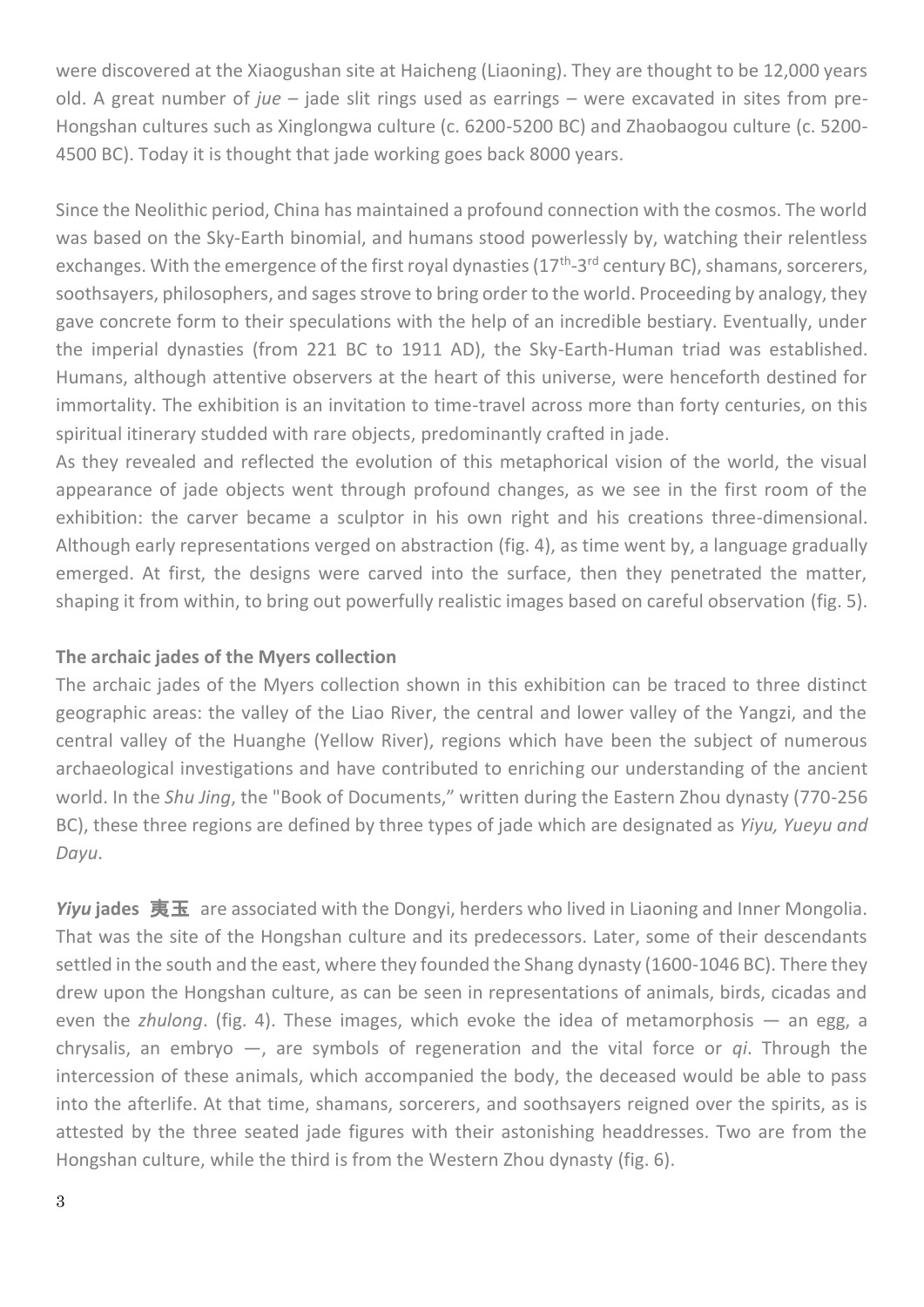*Yueyu* **jades** 越玉 are particularly well represented in the Myers collection by two emblematic forms, the *cong*, which is a cylinder with square sections, and the *bi*, which is a round disc with a hole in the center. According to this cryptic saying from the *Zhouli*, (the "Rites of Zhou"): "You use a green *bi* to worship the heavens; you use a yellow *cong* to worship the earth." Most of them are from the Liangzhu culture (3200-2200 BC). These two forms developed over 3000 years until they reached their decorative apotheosis in the Han Dynasty. Their enigmatic simplicity is the subject of numerous hypotheses.

*Bi* can also be of imposing size (fig. 7). Several theories have attempted to link the *bi* to the image of Heaven, which had been observed attentively since the third millennium. It is thought that the *bi* may have been a materialization of the orbital trajectory of the sun or a synthetic representation of the sky with stars around the celestial pole, which is indicated by the central orifice. In any event, there is no doubt that the function of the *bi* evolved over the millennia. By the Han Dynasty, they had become merely a token of marriage, a sign of exchange.

The *cong* are decorated on their four sides with zoomorphic and anthropomorphic figures. There is a precious example in the Myers collection measuring more than 50 cm which has sixteen sections (fig. 8). These ritual objects appear to have been for the exclusive use of shamans. The number of sections may have indicated the degree of its owner's knowledge and supernatural power. The *cong* have also been compared to the plaque, from Liangjatan culture (3500-3200 BC), engraved with a diagram thought to be a representation of the cosmos, with round sky and square earth.

*Dayu* jades 大玉 are associated with the Huaxia, an agricultural people thought to have come from the eastern foothills of Tibet, who lived in the valley of the Huang he (The yellow river). They founded two dynasties, the Xia (2100-1600 BC) and the Zhou (1046-256 BC). The majority of Xia jades were large flat, beautifully polished blades known as *yazhang*. They have a pierced aperture at one end and a butt so that they could be fixed to a shaft. They originated in the Longshan culture (c. 2300- 1800 BC) and evolved to reach their apogee in the Erlitou (c. 1850-1550 BC). *Yazhang* have been found attached to walls, as they were at the Shimao site, which attests to ritual use. Under the Zhou, *yazhang* were made by skillful carvers, as two bottle green blades from the Myers collection illustrate (fig. 9); they are decorated with birds delicately edged in relief, using a vocabulary inherited from their predecessors, the Shang. With the development of metallurgy these blades evolved into jade tablets *gui*, the morphology for which was codified in the *Zhouli*.

#### **A universe in resonance**

The sky fascinates, the sky fashions, it questions and it responds, the sky nourishes the spirit and stimulates creators. Chinese cosmological speculations played a role equivalent to that of theology in the West. Yet the Chinese sky was always viewed as a place of exchanges. Unlike in the West, where it was seen as permanent and unchanging, an image of divine transcendence.

On the first morning of the world, after the beginning of the beginning, Heaven and Earth were formed – a binome represented in the iconography of jade since the Neolithic period in the pairing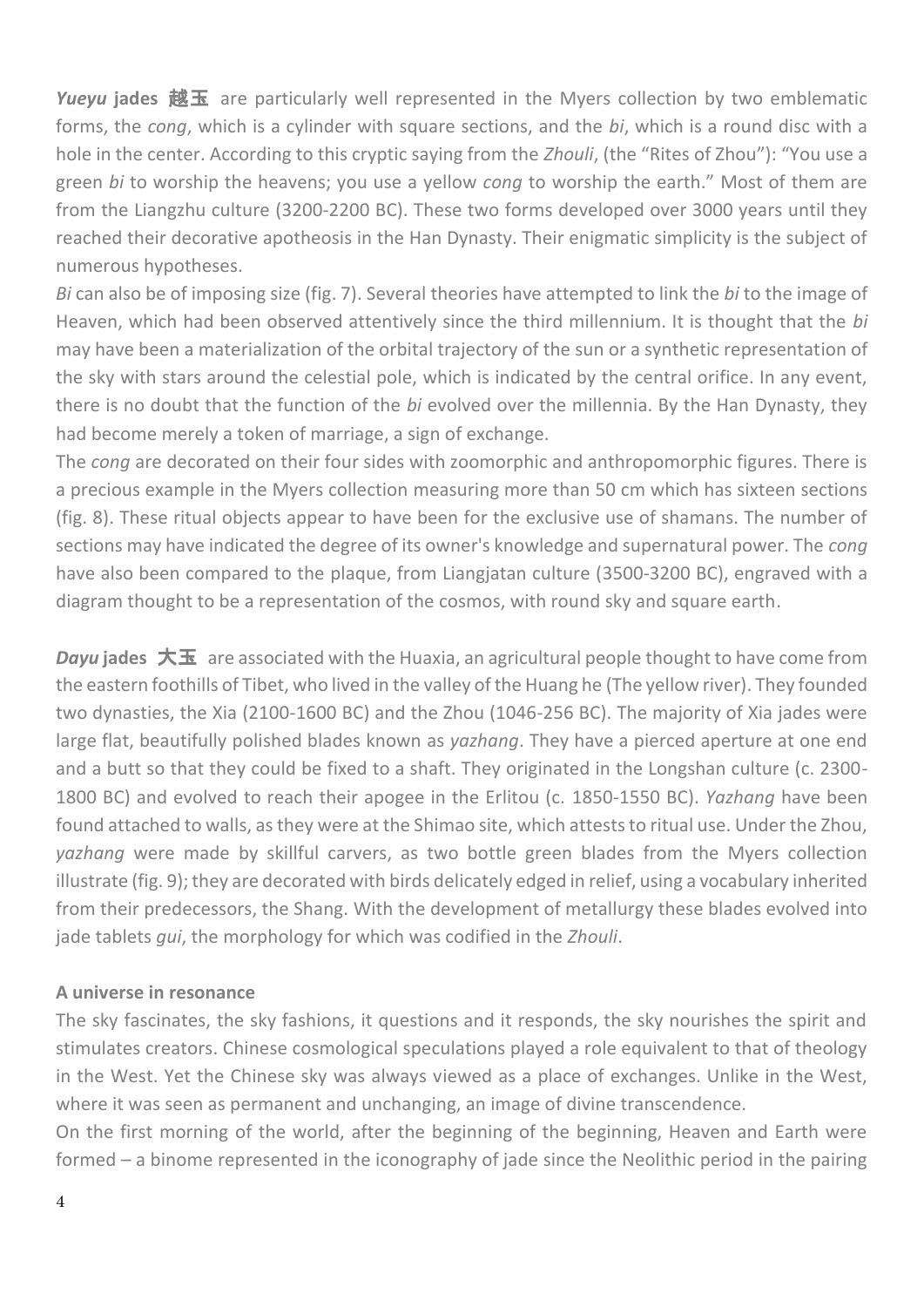of the dragon and the phoenix, as the vestiges discovered in Northern China in the area of Hongshan culture attest, as well as those unearthed in Southern China in the area of Liangzhu culture.

Thereafter, the constellations appeared in the firmament. At the four cardinal points, there were the Four Sacred Animals: the *Red Bird* of the South, the *Green Dragon* of the East, the *Black Tortoise* of the North, and the *White Tiger* of the West. *Bi* discs are adorned with clouds (fig. 10), and around the celestial pole, the central aperture, the Four Animals compete with the Four Orients.

The universe was a precise system where space, time, beings, and things obeyed *ganying*, the principle of resonance. Based on this system of correspondences between the Four Seasons and the Five Elements – or Five Agents – (water, fire, wood, metal, earth), this vision pervaded every object, whatever its size or its function, whether ritual, profane or political: ornaments, *bi*, belt hooks, ritual cups, seals and mat weights, all glorified the daily life and beliefs of the departed, over whom the four animals kept eternal watch, in virtuoso complicity with the incandescence of that hard stone (fig. 11a-b) .

#### **Animals of the Genesis**

"The East is represented by wood, its constellation is the Azure Dragon; the West by metal, its constellation is the White Tiger. The South corresponds to fire, and has as constellation the Vermilion Bird; the North is connected with water, its constellation is the Black Tortoise. Heaven by emitting the essence of these four stars produces the bodies of these four animals on earth. Of all the animals they are the first, and they are imbued with the fluids of the Five Elements in the highest degree." Wang Chong, *Discourses Weighed in the Balance* (*Lunheng),* Chapter IV. The Nature of Things

China, more than any other civilization, has always been sensitive to natural philosophy and cosmological speculation. Several ancient classical writings describe the first moments of the universe. Four sacred animals, the Vermilion Bird, the Green Dragon, the White Tiger, and the Black Tortoise, emerge, together from the original chaos.

Mentioned in the Zhou period in the "Bamboo Annals" as the fifth element – the earth –, the Yellow Unicorn, *Qilin*, accompanied the Four Sacred Animals on their cosmic rounds(fig. 12). Half deer, half horse, it reigned at the centre of the world over the category of hairy creatures, while the Vermilion Bird, the Azure Dragon and the Black Tortoise ruled over those with feathers, scales and shells, respectively. *Bixie* (fig. 13) were another kind of fantastic creature from the same atlas of the universe: with their roaring dragon's head on the body of a winged horse, their feline paws and, sometimes, a lion's mane, these great beasts were believed to have the power to drive away evil spirits while at the same time bringing good fortune, which is why they are found near burial chambers. None of these beasts were intended to frighten; they had been present since the beginning of the universe to assist humans. The lion played with its cubs, the tiger thought only of protecting humans. It was the embodiment of courage and military values. The dragon, driven by a benevolent spirit, ensured that it rained at the appropriate times. The unicorn trod softly to avoid trampling the insects or flattening the grass as it walked upon the earth. The bear, an exorcist and symbol of the center and the earth, expelled ghosts and their pernicious miasmas (fig. 14).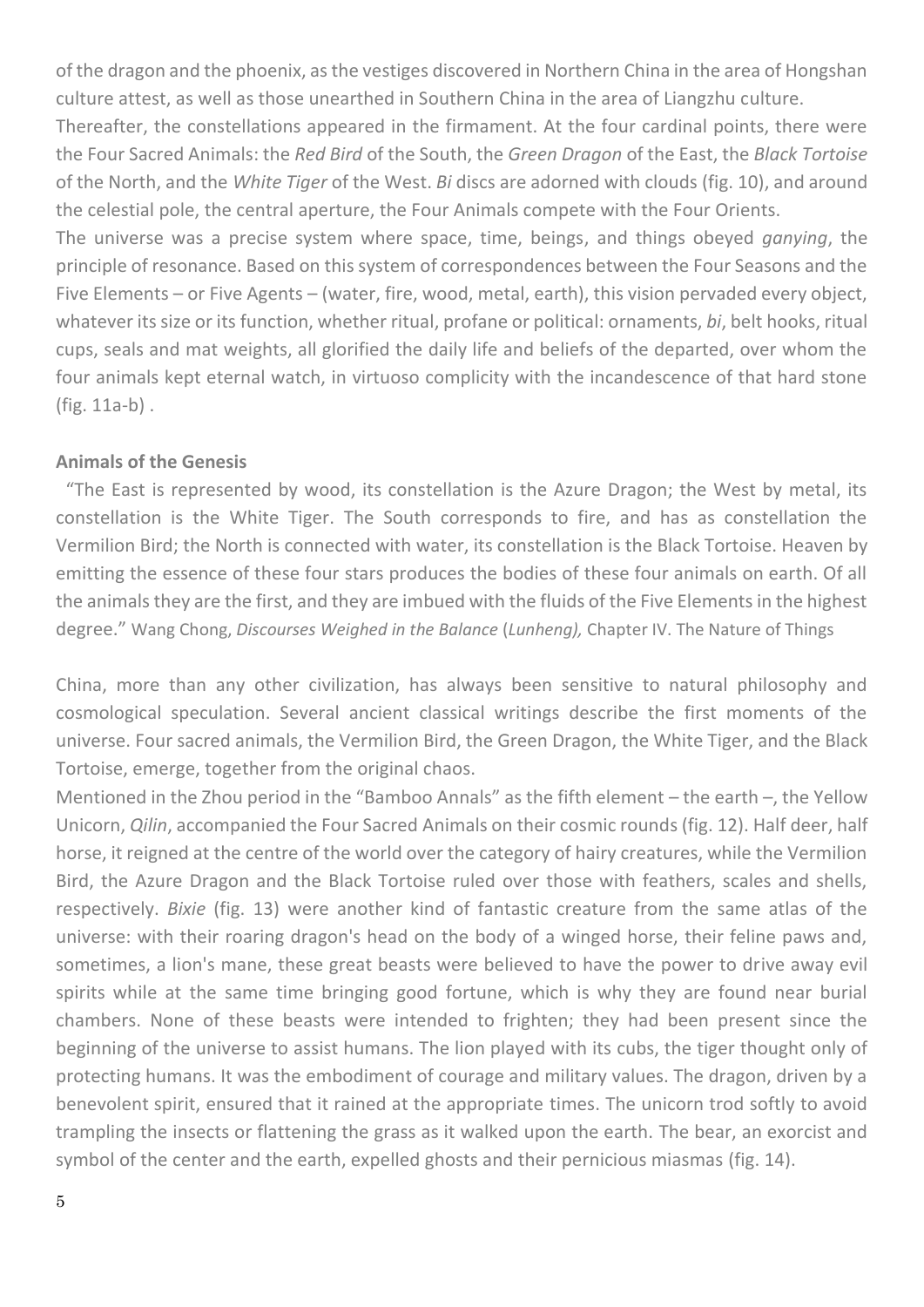The photographs presented in this exhibition were taken during the missions of Victor Segalen (1878-1919), doctor, poet, archaeologist, novelist, and traveller. They make the connection between the intricate art of the jade carver and the powerful bestiary – the lions, tigers, dragons, turtles, and phoenixes – of large funerary statuary (fig. 15). Some of the connections are striking. There is a particularly distinctive shared aesthetic between the softly curved felines that line the spirit ways in the middle of the agricultural plain and the remarkable set of *bixie* in the Myers collection – chimeras from the Han period (206 BC-220 AD), some of which are ridden by immortals (fig. 16). The dark jade animal set with inlaid gold wire patterns is particularly striking (fig. 17): its coat is covered with birds, mythical creatures, and immortals surrounded by clouds, swollen with the *qi*, the vital breath.

#### **The Empire under Heaven**

As Neolithic cultures developed in China, they developed contacts and influenced each other. The first royal dynasties, the Xia and the Shang, sought to install the unknowable in the heart of the State. The Zhou imposed rites. At that point, man and nature were one. The unification of authority in the Qin dynasty (221-206 BC) established an equivalence between the functioning of the cosmos and that of human society, identifying the role of the sovereign with the principle of the universe, of which he was the guarantor. Called the "Son of Heaven", it was believed that he received his mandate from Heaven itself, not by inheritance nor by conquest. Heaven came down to Earth, therefore, in the person of the Emperor.

Although Xianyang, the capital of the Empire, no longer exists, it was conceived as a "cosmological" city, built in alignment with the celestial pole, which coincided almost exactly with the star Thuban. The Milky Way was represented by the River Wei. It is not surprising, therefore, that at the dawn of our era jade carvers sought to use the iconography of the stars. We see this in a pillow from the Myers collection which uses veins in the jade to suggest the Milky Way (fig. 18). That pillow is one of a pair: the one for the man has a three legged bird, the symbol of the sun; the other, for his wife, is decorated with a toad, an allusion to Chang'E, the divinity who resides in the moon.

The only thing that remains of Xianyang is part of the tumulus of Qin Shi Huangdi's mausoleum, which has been immortalized in the photograph taken in 1914 by Victor Segalen. The tumulus stands on a square base, probably a reference to the quadrilateral heaven formed by the four stars, Mizan, Alioth, Pherkad and Kochad. In his description of the construction of the tomb, the historian and astronomer Sima Qian (145-86 BC) wrote "Mercury represents the rivers, the Changjiang and the Huanghe, and the vast sea. Machines set it in motion. On the ceiling, were all the signs of Heaven and, on the ground, all those of geography." It has not been possible to check these details *in situ*. But traces of mercury on the site suggest that Sima Qian's description may be accurate. In his book, the *Shi ji*, or "Records of the Historian", Sima Qian reports that under Wudi (141-87 BC) teams of star gazers, time guardians and calendar specialists worked day and night on behalf of the State. At that time, Heaven was the other half of Earth.

Prior to the Common Era, astronomy was rarely an autonomous study; it was enshrined in precious manuals for divination which have been found in tombs. This was the case in the excavation of the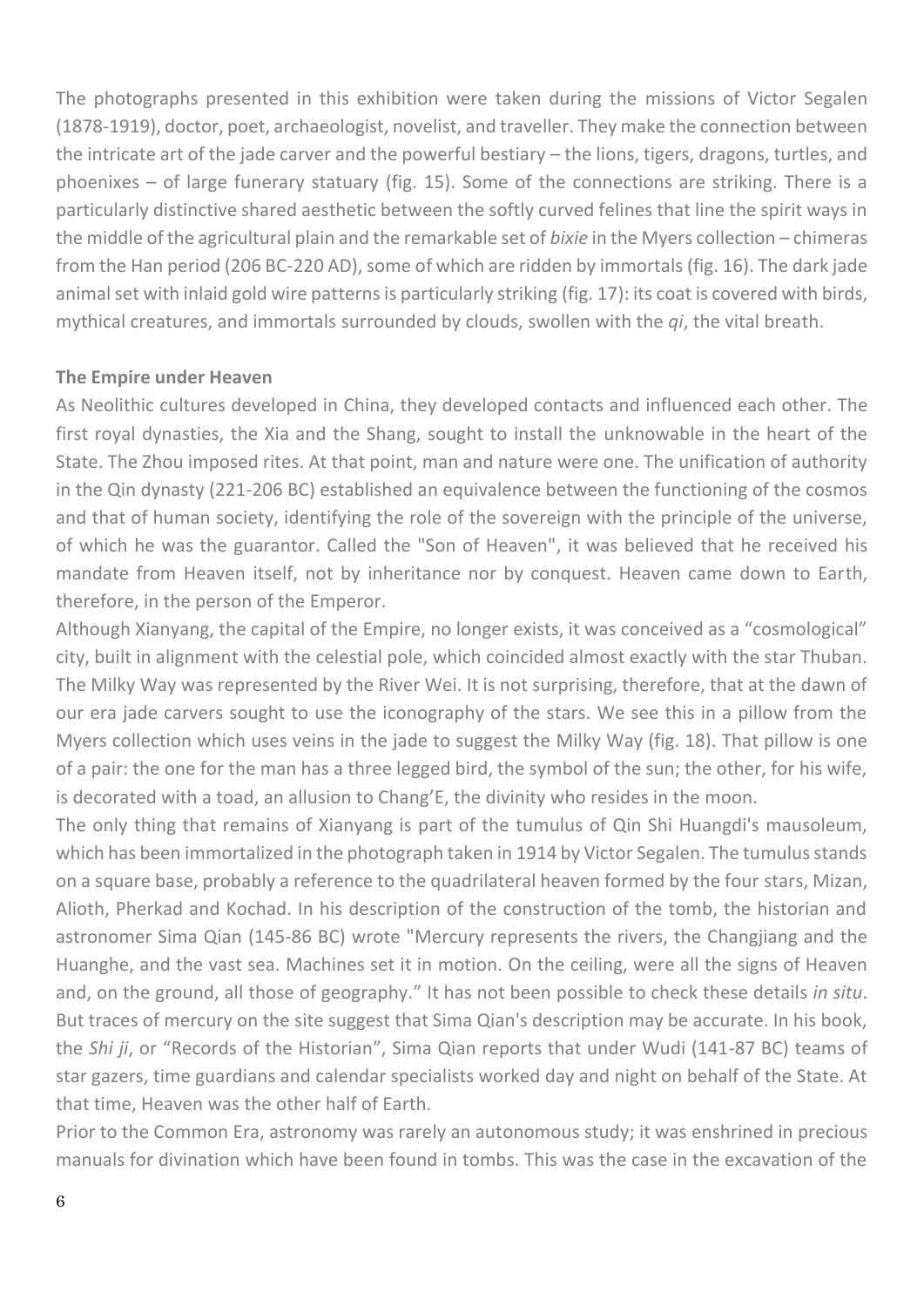Mawangdui tomb no. 3, in Hunan. It contained the funerary library of the second Marquis of Dai, Li Cang, who died around 170 BC. Among the works found, two were exceptional because of the wealth and precision of the information they contained: the *Wuxingzhan*, "Divination by the Five Planets", which recorded observations of the five planets during the period from 246 to 177 BC; and *Tianwen Qixiang Zazhan*, "Divination by Astronomical and Meteorological Phenomena", such as clouds, halos, aspects of the sun, moon and comets.

#### **The Quest for Immortality**

The writer Xu Zheng (220-265 AD) based the appearance of man on the myth of Pangu: "The world was apparently born from an egg. From its hatching appeared the round sky, the square earth, and the giant Pangu accompanied by the Four Sacred Animals. When Pangu died, his eyes formed the sun and the moon, his blood the rivers and the seas, his breath the wind and the clouds. Finally, humans were born from his parasites." All these beings were formed at the convergence of Heaven and Earth: from Heaven, they received the spirit of life, *jingshen*; from the Earth, the fleshly envelope, *xingli*. Although the boundaries between the different kingdoms were not always clear in the early days of the world, humanity gradually reached its fullness. Man became aware that he was endowed with several souls: *hun*, the heavenly souls, and *po*, the earthly souls; death was the moment of their separation. It was therefore advisable to take great care of them during life by means of funeral rituals.

A jade suit sewn with gold wire was the supreme mode of burial in the Han funerary ritual: it was the final stage of a long evolution, which initially took the form of closing the orifices of the head and body to assure the physical preservation of the deceased, by preventing the vital breath, the *qi*, from escaping, to encourage immortality of the soul. Geometric plaques of jade were sewn on shrouds creating an aspect of a mask in which one could distinguish the eyes, nose, and mouth (fig. 19). The jade vest in the Myers collection (fig. 20) fits in this group and attests to the importance of jade and its presumed virtues at the time of the funeral. A jade cicada was often placed in the mouth to symbolize its metamorphosis after a larval life underground – a metaphor for the deceased who would shake off their earthly envelope to be reborn purified in the afterlife. The hands clasp two jade pigs, in remembrance of earthly existence.

The idea of transcending bodily limitations and extending life became a leitmotif in Chinese history. Ingesting powdered jade, it was believed, was a means of prolonging life. In the Han court, a range of vessels was specifically designed for that purpose. They are characterized by precious materials, delicacy of craftsmanship and their sophisticated forms (fig. 21). To ensure that these efforts bore fruit, people would seek out a Daoist specialist to conduct erudite rituals. As a result, the philosophy of Daoism gradually became a religion during the Han dynasty.

What has been reflected by jade over 8000 years is the irresistible ascension of Man, that creature kneaded together from Heaven and Earth. Jades from the archaic periods have taught us that Heaven was the other half of Earth. A sky that was scrutinized, invoked, and interrogated.

Before the Han dynasty, the Chinese looked to Heaven for guidance, thinking that Heaven determined what would occur on Earth. They studied the sky to find out. And jades of the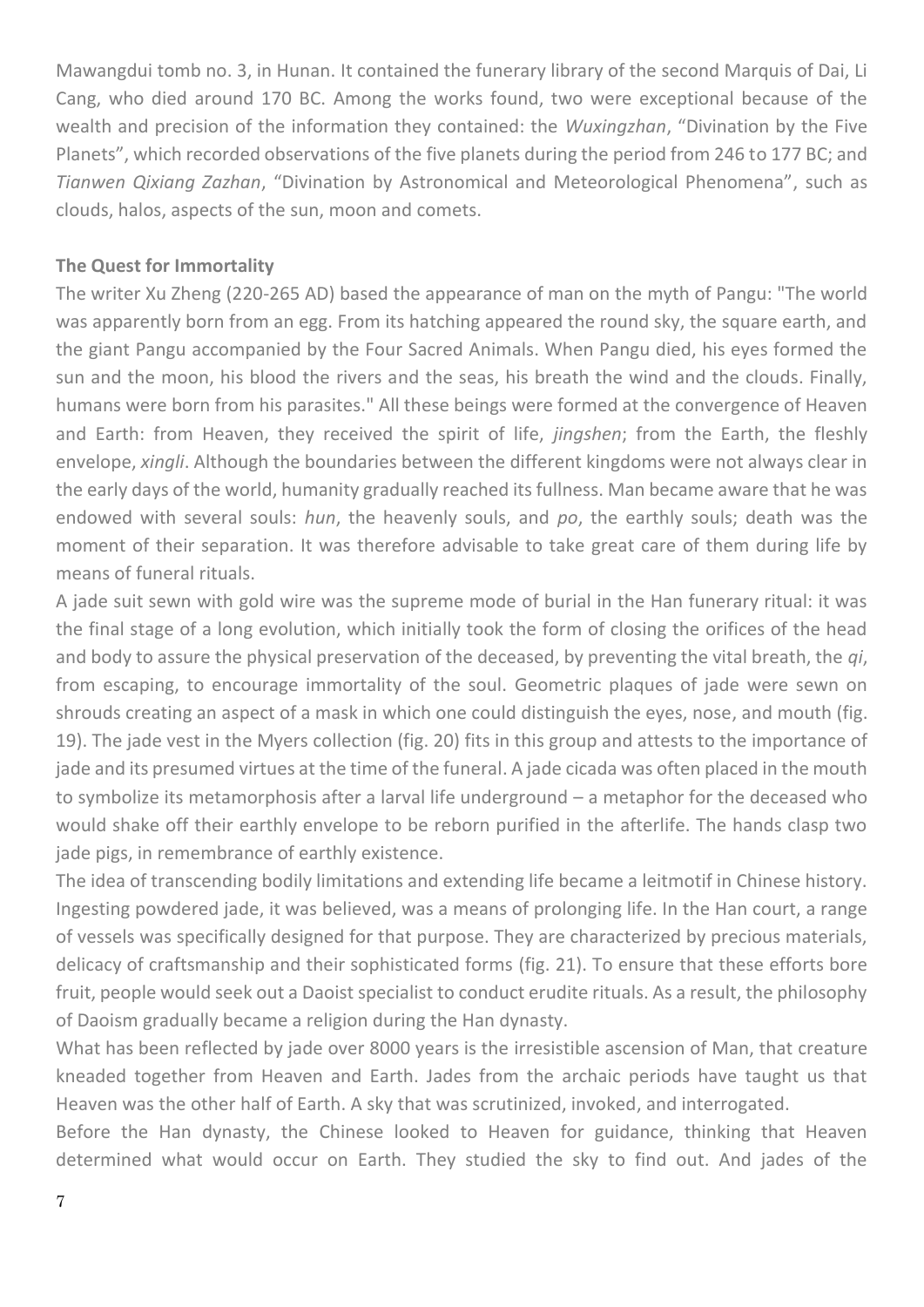subsequent dynasties teach us that the sky was adopted. The Earth became the other half of Heaven; the empire was under the sky. One prayed to heaven, but one also studied the sky. In Beijing, the Temple of Heaven was built in the same period as the Observatory.

^^^^^^^^^^^^^^^^^^^^^^^^^^^^^^^^^^^^^^^^^^^^^^^^^^^^^^^^^^^^^^^^^^^^^^^^^^^^ The exhibition is accompanied by a bilingual publication (French and English) [https://lienart2.wixsite.com/lienarteditions/product-page/genèse-de-l-empire-céleste-the-beginning-of](https://lienart2.wixsite.com/lienarteditions/product-page/genèse-de-l-empire-céleste-the-beginning-of-the-world)[the-world](https://lienart2.wixsite.com/lienarteditions/product-page/genèse-de-l-empire-céleste-the-beginning-of-the-world)